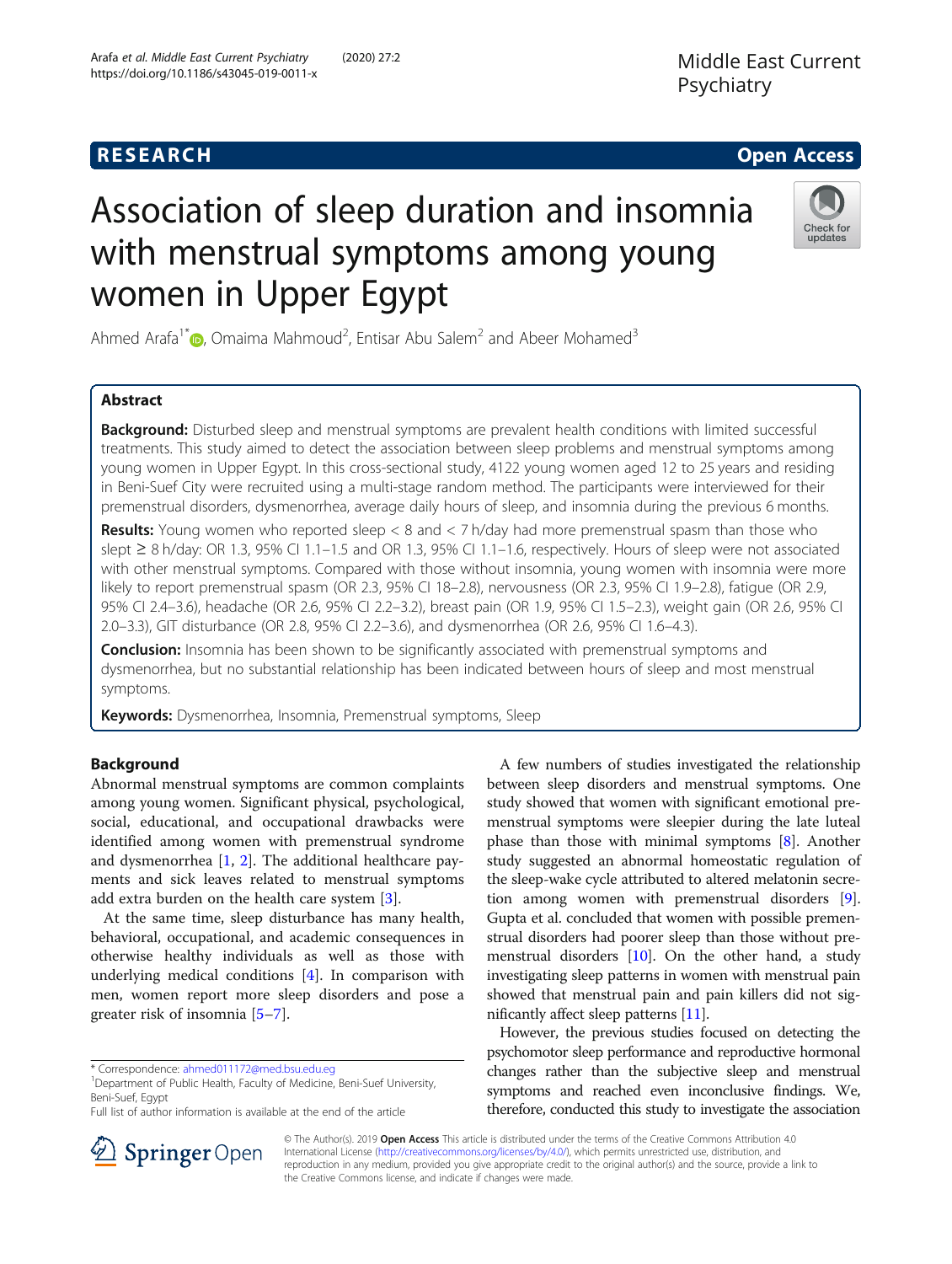between each of sleep duration and insomnia with menstrual symptoms among young women in Upper Egypt.

#### Methods

### Study design and settings

This cross-sectional analytical study was conducted on young women (12–25 years) residing in Beni-Suef City in Upper Egypt during the period between August 2016 and April 2017. Beni-Suef City is an urban metropolitan occupied surrounded by rural villages.

#### Sample size calculation

The sample size was calculated using the Epi-Info version 7 StatCalc, which is available from the Centers for Disease Control (CDC) and the World Health Organization (WHO). After reviewing previously published reports, we chose the following: a confidence level of 95% and a margin of error of 5%. In order to overcome the expected low response rate, we more than tripled the least required sample size.

#### Sampling methods

In this study, a multi-stage random technique was adopted. First, we classified the urban metropolitan to 3 socio-economic strata: low, middle, and high. Then, out of each stratum, we selected 2 quarters by card withdrawal, and out of each quarter, almost 100 households were chosen using a random start. Later, we stratified the rural villages geographically to North, West, and South villages, and 2 villages were selected by card withdrawal from each direction. The 6 selected villages were further clustered roughly to 3 areas, and their residents were asked to participate in the study. Eventually, a total of 6000 young women (3600 from urban areas and 2400 from rural areas) were invited to participate after the householders were briefed on the purpose and steps of the study.

#### Research ethics

Young women who showed their readiness to participate were asked to sign their informed consents while the guardians of young women < 18 years were asked to sign on behalf of their daughters. In addition to the acceptance of their guardians, young women  $\langle 18 \rangle$  years were required to give their verbal assent before participation. The study protocol was approved by the Research Ethics Committee of Beni-Suef University.

#### Data collection

We interviewed all young women who experienced a menstrual period at least for 1 year using an Arabic questionnaire comprised of four sections. The first section included socio-demographic questions: age, education or work, marital status, residence, parental education, physical activity,

exposure to passive smoking, and preference for salty-fatty food. The second section included gynecological history questions: circumcision, the age of menarche, menstrual flow days, and menstrual cycle duration. The third section included questions about premenstrual symptoms and dysmenorrhea during the previous 6 months. The premenstrual symptoms were defined as physical and emotional symptoms experienced within 7 to 10 days before menstruation. These symptoms included spasm, fatigue, headache, irritation or nervousness, breast pain, GIT disturbance, and weight gain. Dysmenorrhea was defined as a painful cramping sensation in the groin during flow days. The fourth section assessed the average hours of sleep per day in addition to insomnia during the previous 6 months. Insomnia was defined as a difficulty to initiate or maintain sleep. A scale of never, rarely, sometimes, and always was used to assess the presence of insomnia.

#### Statistical analyses

We used the software Statistical Package for Social Science (SPSS Inc. Released 2009, PASW Statistics for Windows, version 18.0: SPSS Inc., Chicago, IL, USA) for statistical analysis. Binary logistic regression analyses were conducted to determine whether sleeping  $< 8$  or  $< 7$  or  $< 6$  h/day in reference to sleeping  $\geq 8$  h and insomnia versus never to rarely insomnia could be associated with different premenstrual symptoms and dysmenorrhea. Only those who reported insomnia by the choices sometimes or always were considered having insomnia. The following covariates were included in the regression models: gynecological age (chronological age-age of menarche), residence, educational and occupational status, marriage, parental education, passive smoking, diet, and circumcision. The manuscript was reported according to the STROBE checklist (Additional file [1\)](#page-3-0).

#### Results

With 4122 participating young women, the response rate was 68.7%. Being not interested in participation and fear of sharing personal experiences were the main reasons for the relatively low response rate. Of the participants, 27.4% were school students, 46.3% university students, and 15.4% employees. Their mean age was  $20.0 \pm 3.3$ years, menarche age  $13.1 \pm 1.4$  years, gynecological age 6.9  $\pm$  3.5 years, menstrual cycle duration 28.2  $\pm$  6.8 days, menstrual flow days  $5.2 \pm 1.4$ , and  $58.7\%$  were circumcised. Only 19.4% reported physical activity while 46.1% reported passive smoking. Participants reported an average sleep duration of 8.3  $\pm$  1.7 h/day and 11.6% had insomnia during the previous 6 months (Table [1](#page-2-0)).

Compared with young women who reported sleeping ≥ 8 h/day, sleeping < 8 h/day and < 7 h/days is associated with premenstrual spasm (OR 1.3, 95% CI 1.1–1.5 and OR 1.3, 95% CI 1.1–1.6, respectively), while sleeping  $<$  6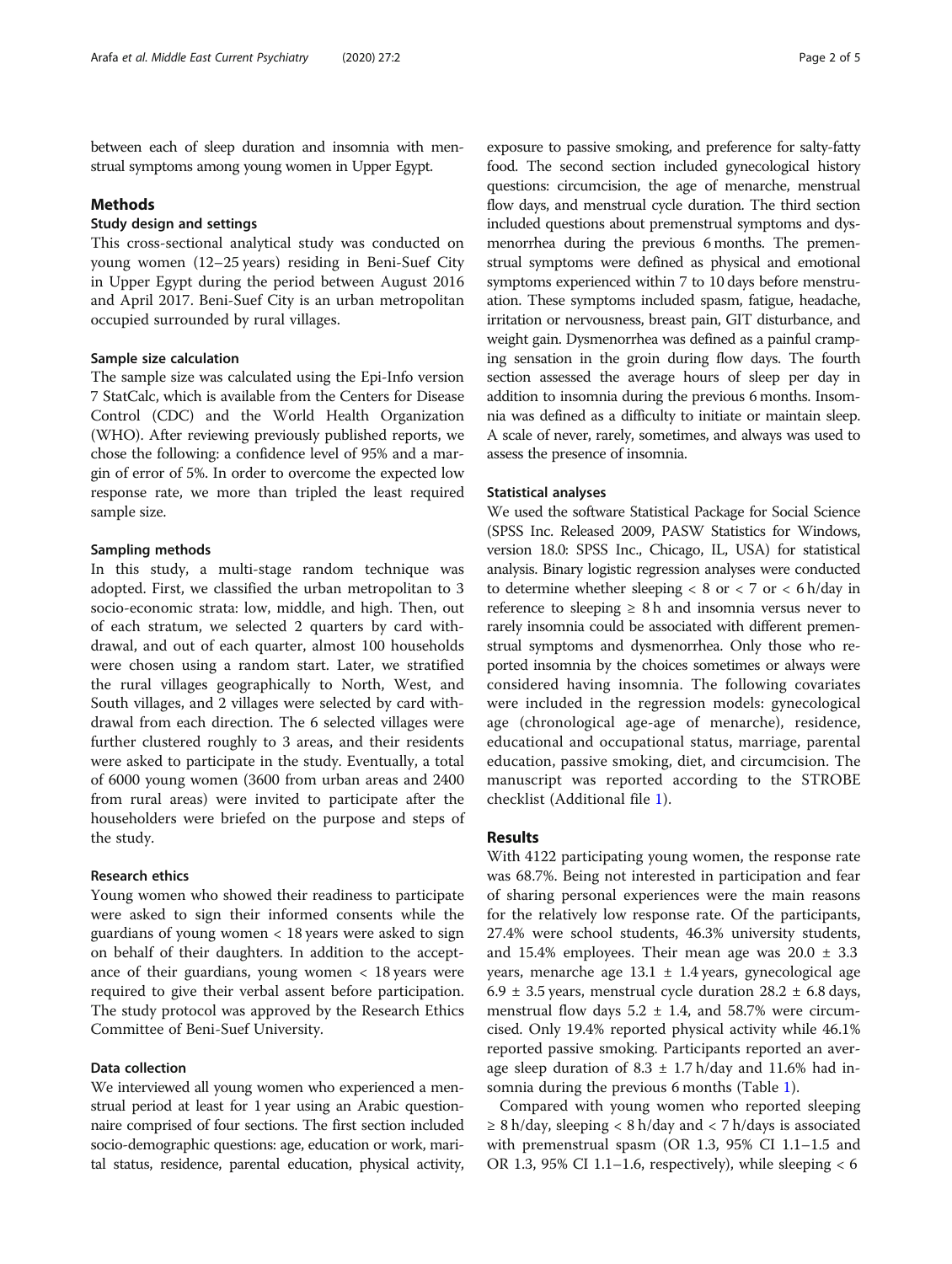<span id="page-2-0"></span>

| <b>Table 1</b> Socio-demographic, lifestyle, and gynecological |  |  |  |
|----------------------------------------------------------------|--|--|--|
| characteristics of the participating young women               |  |  |  |

| Characteristics                                      |                                                     | $N = 4122(%)$          |  |
|------------------------------------------------------|-----------------------------------------------------|------------------------|--|
| Age; mean $\pm$ Sd (range) years                     |                                                     | $20.0 \pm 3.3$ (12-25) |  |
| Residence                                            | Urban                                               | 1846 (44.8)            |  |
|                                                      | Rural                                               | 2276 (55.2)            |  |
| Occupational status                                  | School student                                      | 1130 (27.4)            |  |
|                                                      | University student                                  | 1908 (46.3)            |  |
|                                                      | Employee                                            | 634 (15.4)             |  |
|                                                      | None                                                | 450 (10.9)             |  |
| Married                                              |                                                     | 405 (9.8)              |  |
| Father's education                                   | Illiterate                                          | 646 (15.7)             |  |
|                                                      | Literate                                            | 3476 (84.3)            |  |
| Mother's education                                   | Illiterate                                          | 1049 (25.4)            |  |
|                                                      | Literate                                            | 3073 (74.5)            |  |
| Passive smoking                                      |                                                     | 1901 (46.1)            |  |
| Preference for salty-fatty diets                     | 2786 (67.6)                                         |                        |  |
| Physical activity                                    |                                                     | 799 (19.4)             |  |
| Circumcision                                         |                                                     | 2420 (58.7)            |  |
| Sleeping hours/day; mean $\pm$ Sd (range)            | $8.3 \pm 1.7 (4 - 16)$                              |                        |  |
| Insomnia                                             | 477 (11.6)                                          |                        |  |
| Menarche age; mean $\pm$ Sd (range) years            | $13.1 \pm 1.4 (9 - 18)$                             |                        |  |
| Gynecological age; mean $\pm$ Sd (range) years       |                                                     | $6.9 \pm 3.5$ (0-16)   |  |
| Menstrual cycle duration; mean $\pm$ Sd (range) days |                                                     | $28.2 \pm 6.8$ (14-90) |  |
|                                                      | Menstrual flow duration; mean $\pm$ Sd (range) days | $5.2 \pm 1.4$ (1-15)   |  |

h/day is associated with premenstrual fatigue (OR 1.4, 95% CI 1.1–2.1). Sleeping hours were not related to other premenstrual symptoms or dysmenorrhea (Table 2).

On the other hand, insomnia was associated with all investigated premenstrual symptoms: spasm (OR 2.3, 95% CI 18–2.8), nervousness (OR 2.3, 95% CI 1.9–2.8), fatigue (OR 2.9, 95% CI 2.4–3.6), headache (OR 2.6, 95% CI 2.2–3.2), breast pain (OR 1.9, 95% CI 1.5–2.3), weight gain (OR 2.6, 95% CI 2.0–3.3), and GIT disturbance (OR 2.8, 95% CI 2.2–3.6). Also, women with insomnia reported more dysmenorrhea than women without insomnia (OR 2.6, 95% CI 1.6–4.3) (Table [3](#page-3-0)).

#### **Discussion**

This study indicated a significant association between insomnia and menstrual symptoms. Young women with insomnia were more likely to report premenstrual symptoms and dysmenorrhea. Yet, no substantial relationship was established between hours of sleep and different menstrual symptoms.

In line with our findings, Mauri et al. compared the sleeping disturbances between women with and without premenstrual syndrome and concluded that those with premenstrual syndrome had more awakenings, unpleasant dreams, and morning tiredness [[12\]](#page-4-0). Baker et al. showed that dysmenorrhea significantly reduced subjective sleep quality, sleep efficiency, and rapid eye movement of young women compared with pain-free phases of the menstrual cycles of the same women and compared with controls [\[13\]](#page-4-0). Gupta and colleagues assessed sleep during bedtime, sleep quality, sleep-onset latency, sleep maintenance, and wake time and found that women with severe premenstrual symptoms were more likely to experience poor sleep than those without these

Table 2 Multivariable-adjusted odds ratios and confidence intervals of the premenstrual and menstrual symptoms according to sleep duration

| Symptoms          | $\geq$ 8 h (Ref) | $< 8$ hours | OR (95% CI)    | < 7 h      | OR (95% CI)    | < 6h       | OR (95% CI)    |
|-------------------|------------------|-------------|----------------|------------|----------------|------------|----------------|
| Irregular cycle   | 695 (23.9)       | 353 (29.2)  | $1.1(1.0-1.3)$ | 142 (27.2) | $1.1(0.9-1.3)$ | 35 (26.7)  | $1.0(0.7-1.5)$ |
| Premenstrual      |                  |             |                |            |                |            |                |
| Spasm             | 1790 (61.4)      | 821 (67.9)  | $1.3(1.1-1.5)$ | 361 (69.2) | $1.3(1.1-1.6)$ | 88 (67.2)  | $1.2(0.8-1.7)$ |
| Nervousness       | 1135 (39.0)      | 469 (38.8)  | $1.0(0.8-1.1)$ | 201 (38.5) | $0.9(0.7-1.1)$ | 53 (40.5)  | $0.9(0.6-1.3)$ |
| Fatigue           | 1060 (36.4)      | 433 (35.8)  | $1.0(0.9-1.2)$ | 201 (38.5) | $1.1(0.9-1.4)$ | 59 (45.0)  | $1.4(1.1-2.1)$ |
| Headache          | 630 (21.6)       | 286 (23.7)  | $1.1(0.9-1.3)$ | 134 (25.7) | $1.2(1.0-1.5)$ | 36 (27.5)  | $1.4(0.9-2.0)$ |
| Breast pain       | 639 (21.9)       | 234 (19.4)  | $0.8(0.7-1.0)$ | 119 (22.8) | $1.0(0.8-1.2)$ | 40 (30.5)  | $1.4(0.9-2.1)$ |
| Weight gain       | 417 (14.3)       | 166 (13.7)  | $0.9(0.7-1.1)$ | 88 (16.9)  | $1.1(0.9-1.4)$ | 29 (22.1)  | $1.5(0.9-2.3)$ |
| GIT symptoms      | 396 (13.6)       | 149 (12.3)  | $0.9(0.7-1.1)$ | 68 (13.0)  | $0.9(0.7-1.2)$ | 23 (17.6)  | $1.3(0.8-2.1)$ |
| Menstrual         |                  |             |                |            |                |            |                |
| Menses $>$ 4 days | 2000 (68.7)      | 815 (67.4)  | $0.9(0.8-1.0)$ | 363 (69.5) | $1.0(0.8-1.2)$ | 79 (60.3)  | $0.7(0.4-1.0)$ |
| Dysmenorrhea      | 2677 (91.9)      | 1116 (92.3) | $1.0(0.8-1.3)$ | 475 (91.0) | $0.9(0.6-1.2)$ | 121 (92.4) | $1.1(0.5-2.0)$ |

Adjusted for gynecological age, residence, educational and occupational status, marriage, parental education, passive smoking, diet, and circumcision Reference: ≥ 8 h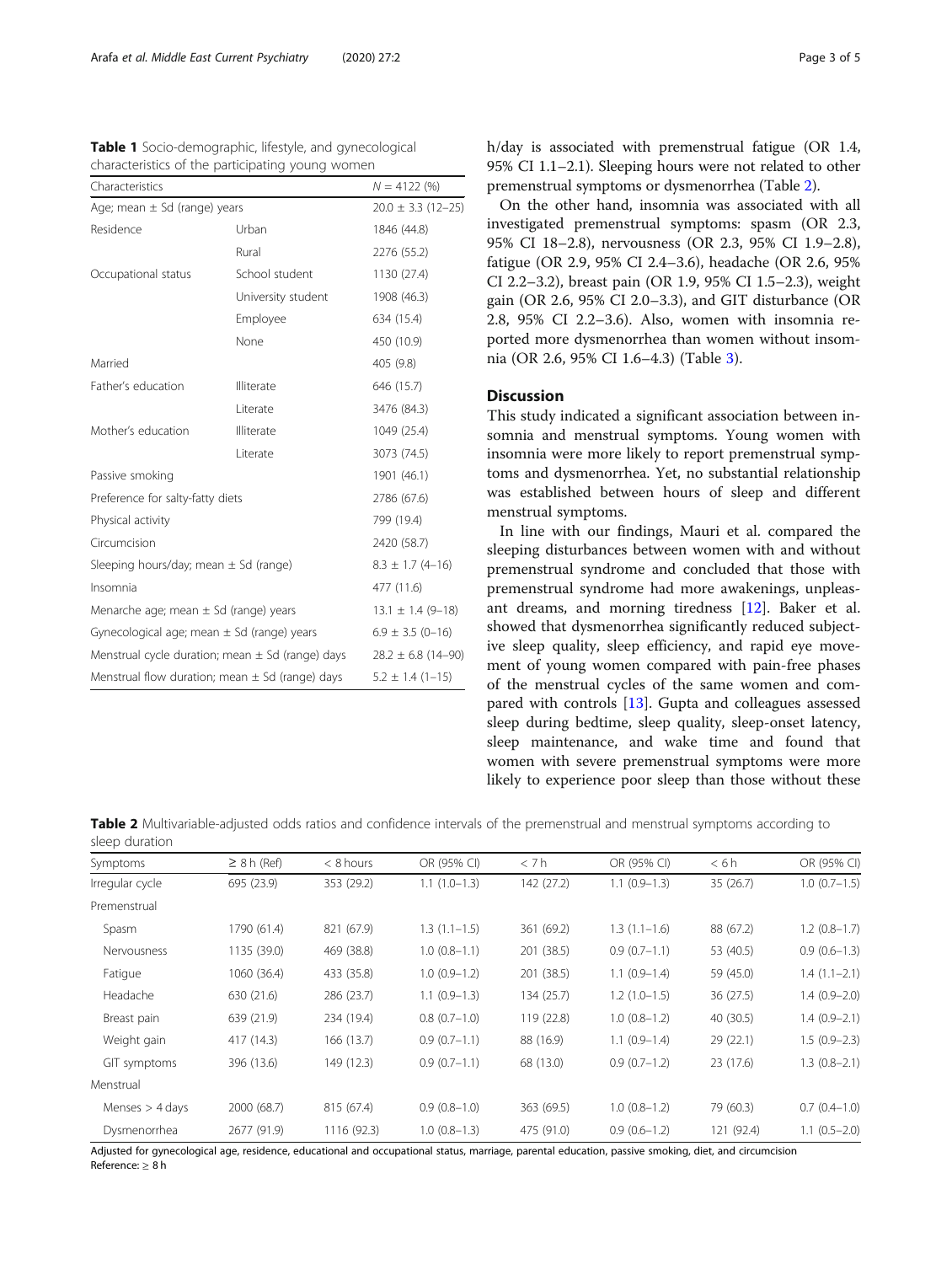<span id="page-3-0"></span>Table 3 Multivariable-adjusted odds ratios and confidence intervals of the premenstrual and menstrual symptoms according to insomnia

| Symptoms          | No insomnia (Ref) | Insomnia   | OR (95% CI)         |
|-------------------|-------------------|------------|---------------------|
| Irregular cycle   | 922 (25.3)        | 126 (26.4) | $1.0(0.8-1.3)$      |
| Premenstrual      |                   |            |                     |
| Spasm             | 2238 (61.4)       | 373 (78.2) | $2.3(1.8-2.8)$      |
| Nervousness       | 1353 (37.1)       | 251 (52.6) | $2.3(1.9-2.8)$      |
| Fatigue           | 1215 (33.3)       | 278 (58.3) | $2.9(2.4-3.6)$      |
| Headache          | 728 (20.0)        | 188 (39.4) | $2.6(2.2 - 3.2)$    |
| Breast pain       | 727 (19.9)        | 146 (30.6) | $1.9(1.5-2.3)$      |
| Weight gain       | 462 (12.7)        | 121 (25.4) | $2.6(2.0-3.3)$      |
| GIT symptoms      | 423 (11.6)        | 122 (25.6) | $2.8$ $(2.2 - 3.6)$ |
| Menstrual         |                   |            |                     |
| Menses $>$ 4 days | 2484 (68.1)       | 331 (69.4) | $1.1(0.9-1.3)$      |
| Dysmenorrhea      | 3333 (91.4)       | 460 (96.4) | $2.6(1.6-4.3)$      |

Adjusted for gynecological age, residence, educational and occupational status, marriage, parental education, passive smoking, diet, and circumcision No insomnia includes never and rarely; insomnia includes sometimes and always

Reference: no insomnia

symptoms [\[10\]](#page-4-0). However, Araujo et al. reported that the presence of premenstrual disorders or even the usage of medications to alleviate the subsequent spasmodic pains did not affect sleep patterns as measured by polysomnogram [[11\]](#page-4-0).

Theoretically, insomnia may function as an antecedent, concomitant, or consequence of severe menstrual symptoms. While sleep deprivation can lead to hormonal imbalances that disturb the menstrual cycle, the pain and stress related to menstrual symptoms can prevent good sleep [[14,](#page-4-0) [15\]](#page-4-0). However, the cross-sectional design of the current study cannot answer the question of which came first sleep disturbance or menstrual problems.

Biologically, the physical and emotional changes of the menstrual cycle are controlled by several hormones such as estrogen, progesterone, prolactin, and growth hormone. These hormones do not only regulate the reproductive functions but affect the circadian rhythm and sleep as well. Therefore, the disturbance of these hormones can lead to both poor sleep and menstrual irregularities [[16](#page-4-0)]. Besides, physical inactivity, obesity, stress, and depressive symptoms are considered significant risk factors for both insomnia and menstrual disorders [[17](#page-4-0), [18\]](#page-4-0).

Further, although detecting the prevalence of insomnia is beyond the aim of this study, our results showed that 11.6% of the young women had insomnia during the previous 6 months. In agreement with our findings, a study conducted on 554 working women in Egypt estimated the prevalence of insomnia with 12.5% [\[19](#page-4-0)]. The prevalence of severe insomnia ranged between 4 and 22% in 5 northern European countries and was higher in women than men [[20\]](#page-4-0). Other studies showed relatively higher prevalence rates of insomnia. Among 299 young women in Switzerland, the prevalence of 2-to 3-week insomnia was 14.4% and 1-month insomnia was 31.1% [[21\]](#page-4-0). More than a third of women visiting a family practice in India and more than half of women veterans receiving health care in the USA had insomnia [[22,](#page-4-0) [23](#page-4-0)]. However, the previous studies were conducted on populations with dissimilar socio-demographic and lifestyle characteristics and used a wide variety of insomnia definitions, assessment tools, and durations.

Although this study assessed the association between each of sleep duration and insomnia with menstrual symptoms among a large cohort of young women, some limitations should be considered. First, the assessment of sleep duration and menstrual symptoms was based on self-report during the previous 6 months which makes the study vulnerable to misclassification bias and recall bias. Second, we had no data on the nature of sleep apart from insomnia. Third, the cross-sectional design of the study cannot imply causality and cannot determine whether this relationship was unidirectional or bidirectional. Fourth, some psychological factors that could modify the association between sleep duration and menstrual symptoms such as anxiety and depression were not controlled for in the regression models. Fifth, the low response rate in addition to the high parental education rate of the participants that disagrees with the low education rate in Upper Egypt may indicate a sort of participation bias. In this regard, the cultural perspective of the participating young women should be considered. In conservative communities, such as that of Upper Egypt, emotional and psychiatric disturbances are considered taboos that people do not want to discuss. Further, women in Upper Egypt, especially young ones, feel reluctant before sharing their personal experiences with others. This could explain the low response rate and justify why the majority of participants came from educated families.

#### Conclusion

This study detected a significant relationship between insomnia and each of premenstrual symptoms and dysmenorrhea. No conclusive association was identified between sleeping hours and menstrual disorders. Future cohort studies investigating large populations are recommended.

#### Supplementary information

Supplementary information accompanies this paper at [https://doi.org/10.](https://doi.org/10.1186/s43045-019-0011-x) [1186/s43045-019-0011-x](https://doi.org/10.1186/s43045-019-0011-x).

Additional file 1. STROBE checklist.